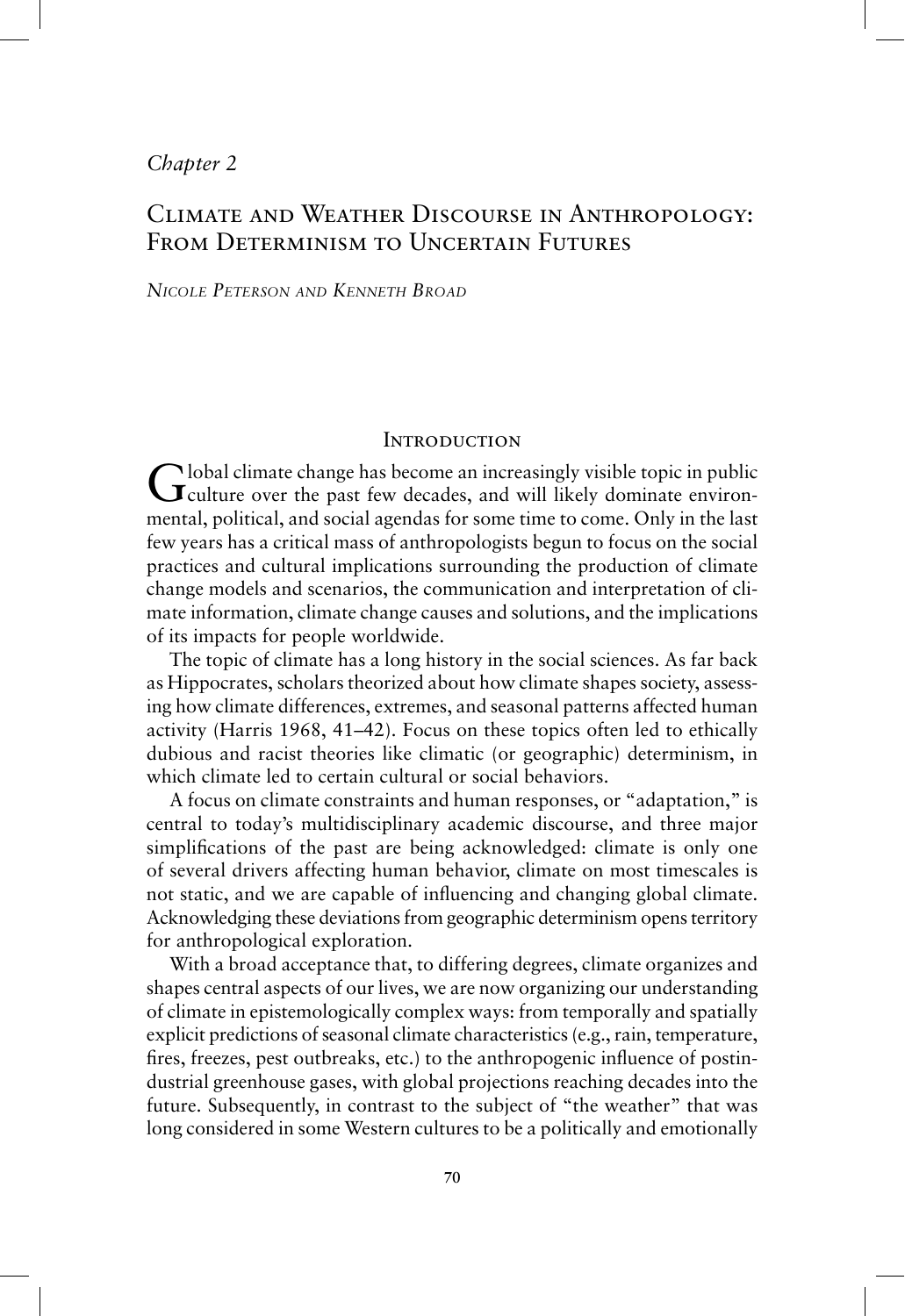neutral (if not boring and unsophisticated) topic for the "insufficiently prepared conversationalist" (Strauss and Orlove 2003, 29), climate as an issue is playing an increasing role in reinforcing and shifting ideological positions (Leiserowitz 2006).

The main ethical motivation and financial justification for this globalized research effort in climate is to allow better understanding and prediction of our climate in order to manage it in better ways for "societal benefit" (Pielke Jr. and Glantz 1995). Herein lies the social science community's raison d'etre to turn its focus to the issue of climate. Assuming that the anthropological community fully recognizes that climate is intrinsic to both nature and society,<sup>1</sup> this chapter highlights some of the directions that contemporary anthropological approaches have gone and can go in critically engaging with climate discourses. In the process of consciously (re)constructing some of the narratives surrounding climate in anthropology, this review aims to provide a context for current climate anthropology (Nelson and Finan 2000), both represented by the contents of this volume and other sources.

Anthropologists often use the term *narrative* to refer to stories and myths shared by field consultants but also to describe how academic research is itself a form of storytelling or mythmaking. Natural and social science research ideas and agendas, including those in anthropology, are directed in part by past studies and narratives about what we do and how we do it (Kuhn 1962). These narratives can suggest and preclude ideas and norms, and thus actions or perspectives. In recognizing and acknowledging the power of these imagined trajectories, we can more easily see alternatives that might aid us in our work of understanding how the world works.

Narrating anthropology's past produces a series of themes and perspectives that appear, shift, and sometimes disappear. Anthropologists have sometimes taken stock of where the field as a whole has been and have shown how it has reflected the biases, interests, and directions of previous anthropological studies (i.e. Harris 1968; Marcus and Fischer 1986; Ortner 1993, 2006). Anthropological research on climate change similarly reflects the biases, interests, and directions of previous climate-related studies (i.e., weather and seasonal climate variability), as well as how social scientists have addressed general environment-human and environment-society interactions (as reviewed by Orlove 1980; Vayda and McCay 1975). While we touch upon some of the same trends and issues as these authors, our review focuses specifically on climate and weather.

We have organized this chapter to reflect a shift in theoretical and practical interests for anthropologists concerned with climate. We suggest that current discussions about climate and weather differ in two ways from earlier interests in local weather, seasonal variations, extreme events, and cosmologies. Attention is now focused on both the global nature of anthropogenic climate change and the production and distribution of forms of scientific knowledge. Accordingly, this current focus deals explicitly with group perceptions and behavior under conditions of uncertainty.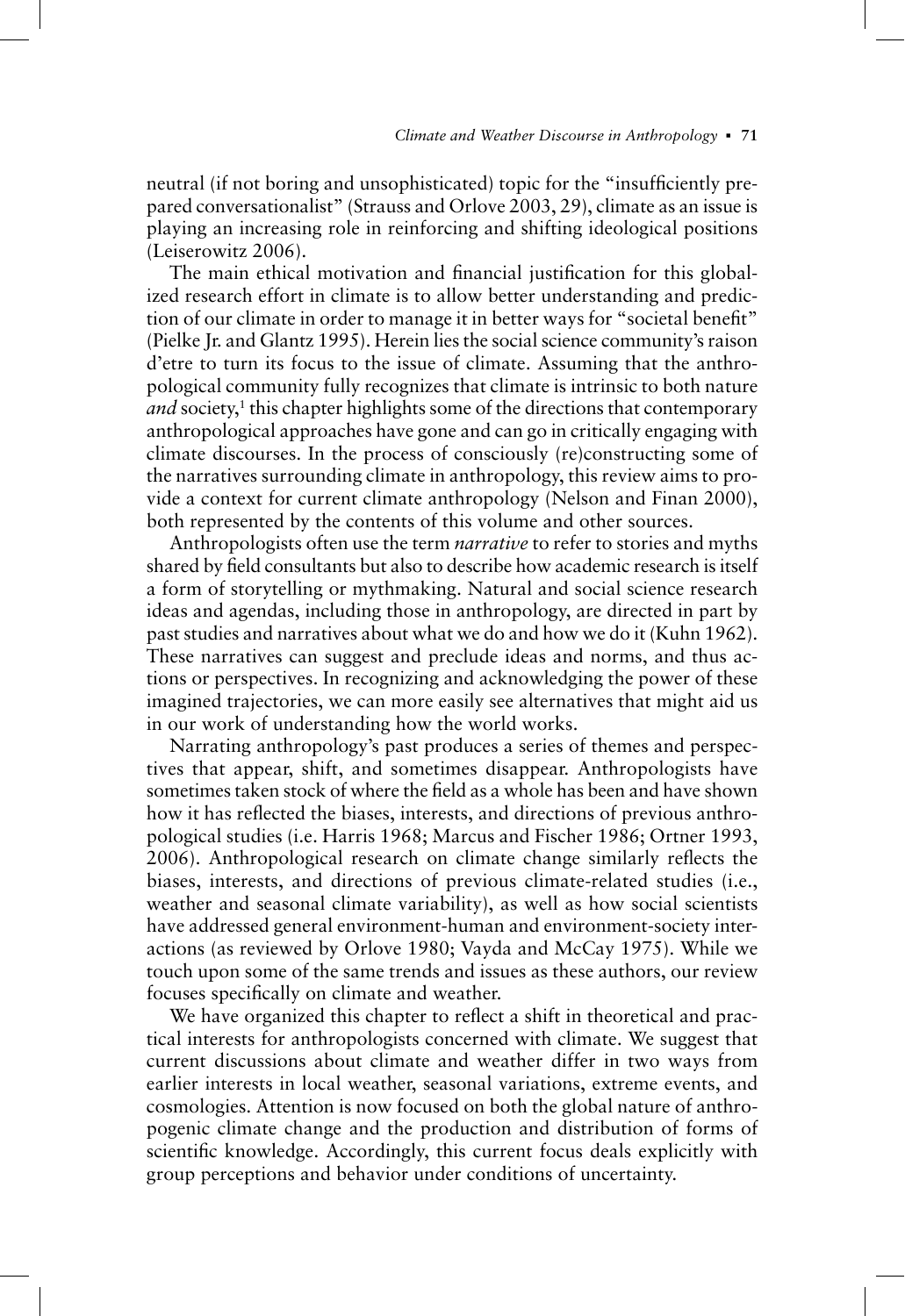### Climate as Local Context and Determinant

It is common for sociocultural anthropologists to include in their case studies details about the climate of their study area, including average rainfall, seasonal variation, and weather anomalies such as droughts, hurricanes, or floods. Such descriptions often treated climate and weather as a static quality that framed the study. Anthropologists rarely integrated the physical characteristics of the location, including climate, into the explicit analysis of other cultural elements such as political organization, perceptions, or identity issues.

Early anthropologists were not just content with cataloguing the variety of human lives around the world; they were also interested in the drivers of societal and cultural variation, one of which was the environment (Orlove 1980). However, geographical (or environmental) determinism had dominated pre-Enlightenment intellectual thought, beginning with Hippocrates and Aristotle and lasting well into the twentieth century (Harris 1968; Moran 1982). In fact, writers drawing on the early Greek philosophers, most prominently Ibn Khaldun, Montesquieu, and Compte, considered climate an important factor for health, physical and personality characteristics, and sociopolitical organization (Boia 2005; Harrison 1996; Huntington 1912). Not surprisingly, the home location of the scholar was claimed to have the optimal climate for supporting "normal" civilization; as one moves from north and south, climate becomes harsher (i.e., less hospitable to European clothing, housing, and agricultural customs of the time), and (in modern parlance) "otherness" increases. This division of the world into north and south still conceptually symbolizes relations of power, domination, and control by some states/individuals over others, as analyzed in many of the social sciences.

Nineteenth-century anthropologists readily explained cultural or physiological differences based on climate variation: why did one group have darker skin, longer noses, low population density, co-sleeping, or matrilocal residence, while other groups didn't? Average temperatures, seasonal variation, and other climate-related variables were used as explanatory factors for both physical and cultural variation (Brookfield 1964; Whiting 1964). For instance, Wissler (1926) argued that the overlap of climatic and cultural zones in North American native communities was based in an ecological relationship between the two. Unfortunately, environmental determinism arguments were often used to justify racism and imperialism (Frenkel 1992). This, and the rise of Boasian cultural anthropology, led to its gradual disappearance from the discipline.

With the late-nineteenth-century introduction of Boas's historical possibilism (Boas 1896), mainstream anthropology rejected environment and climate as the sole determiners of societal and cultural tendencies and either posited other influencing factors (see Ember and Ember 2007 for a recent example), or juxtaposed deterministic orientations by illuminating the role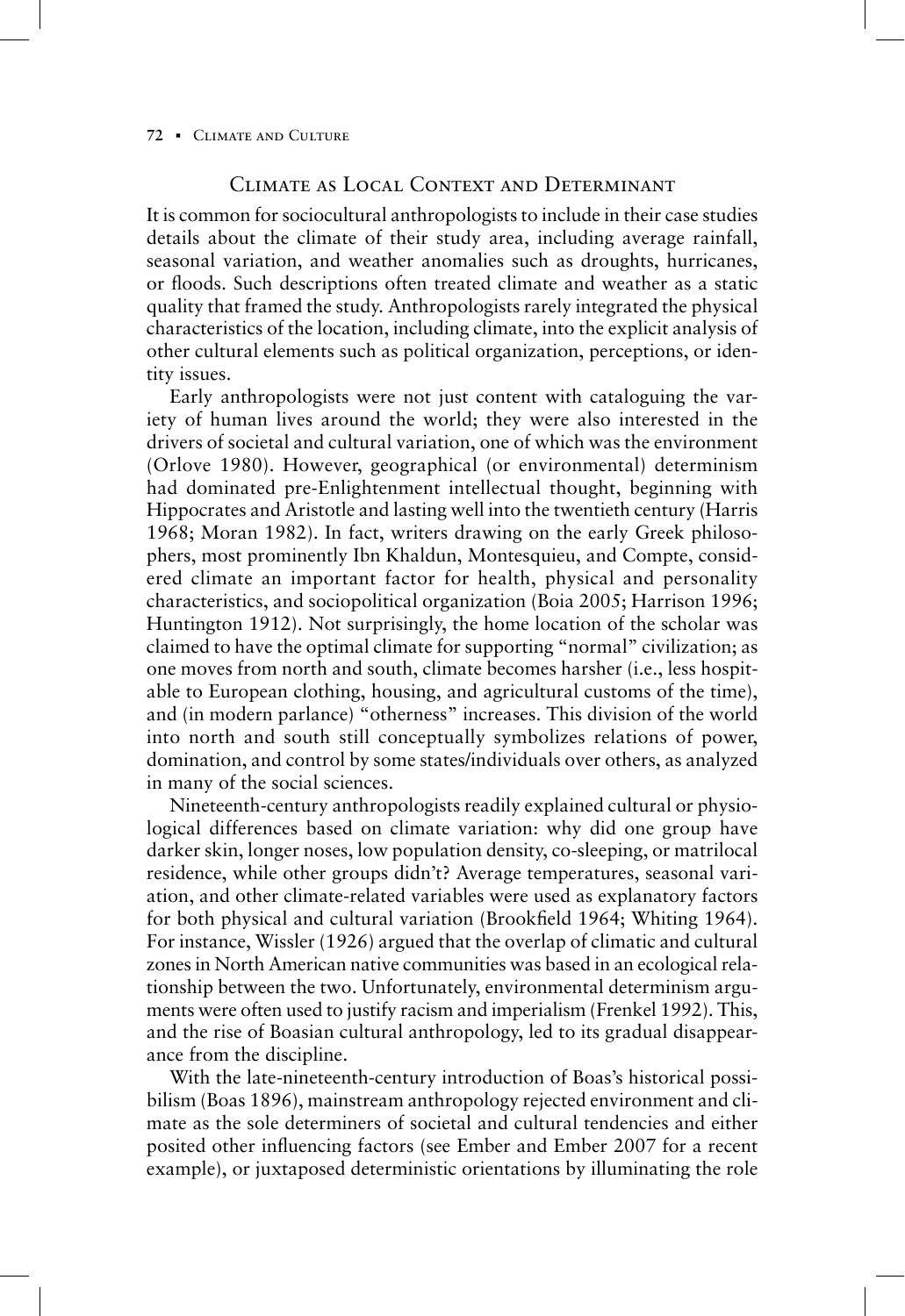of culture in shaping human responses to climate (Krogman 1943; Laughlin 1974; McCullough 1973; Sahlins 1964). Contemporary analyses continue in this vein. For instance, Reyna's (1975) study of Barma in Chad suggests that cultural devices like bride wealth are used to adapt to rainfall cycles.

Anthropologists began to identify the importance of other explanatory factors in addition to or in place of climate—like political, economic, or social issues—that drove such cultural phenomena as migration (Siegel 1971). In tandem, researchers continued to consider how variation might be due to climate differences, or exist despite similarities, such as comparing production strategies in similar alpine environments around the world (Rhoades and Thompson 1975; Wolf 1972). Cultural ecologists, including Steward and White, focused on how societies adapted to their environment and available technologies. Other research critiqued and built on this work, providing the foundation for ecological or environmental anthropology (Moran 1982; Orlove 1980).

British anthropologists similarly rejected determinism but turned to an emphasis on structural-functionalism, focused almost entirely on the social structure of a society, and rejecting deterministic and cultural ecological explanations. Radcliffe-Brown and others focused on how human-environment relations are dependent upon, the result of, and the means of maintaining a certain social structure (Harris 1968).

Rayner (2003) argues that the "chauvinistic approach" of determinism ultimately resulted in an eighty-year backlash, in which anthropologists purposefully avoided climate as a research topic. The impetus to reengage with climate as a topic can arguably be retraced to the rise of political economy, and the anthropological interests in disaster research and cognition. Political economy, the analysis of the relations between the political, economic, and social spheres of a society, along with structural Marxism in the 1970s, would have a continuing influence on anthropological engagements with many topics, including environment and climate (Ortner 1993).<sup>2</sup> While in structural Marxism ecological relations remain secondary to social relations and ideologies, political economy has had a more lasting impact on environmental and climate anthropology, particularly through its interest in interactions and inequity within a world system. Political ecology, combining this interest with cultural ecology, focused on how relations between humans and their environments are mediated by wealth and power (Netting 1996).

Political economy also sparked debates about how inequalities in access to resources arise and are maintained, leading some to question development policies and practices around the world. For example, studies of so-called natural disasters began to explore the social relationships that increase the risks and dangers of certain populations (Oliver-Smith 1996). In addition, later anthropological studies of climate forecast use drew upon development critiques emphasizing the ways that wealth or power direct technologies,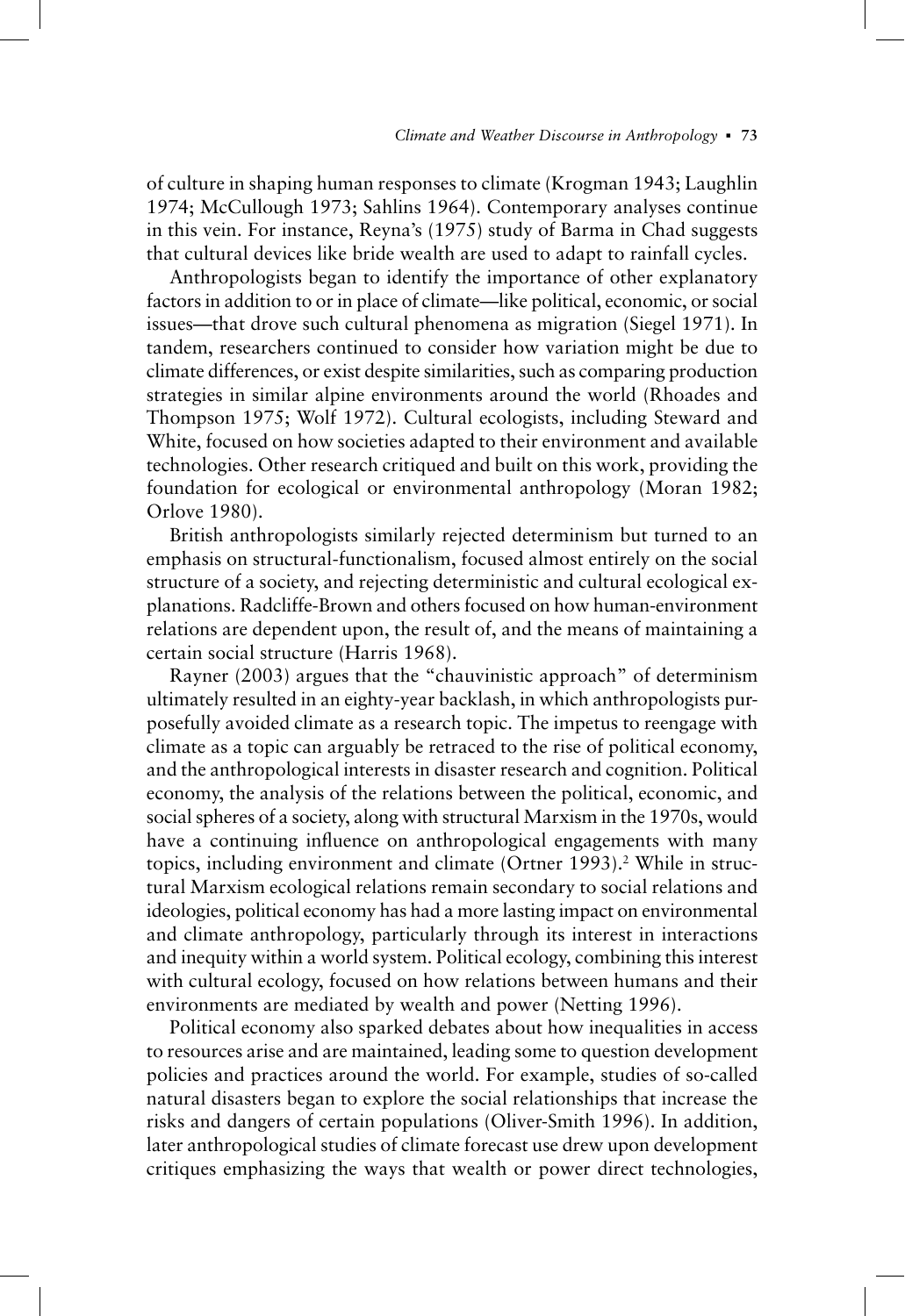like those associated with the Green Revolution (Agrawala and Broad 2002; Finan 2003; Roncoli, Ingram, and Kirshen 2001).

Disaster anthropology emerged in the 1960s, and worked to bring together previous anthropological accounts of floods, volcanoes, earthquakes, fires, and droughts with an explicit focus on disasters as a topic of research (Hoffman and Oliver-Smith 2002; Oliver-Smith 1996; Torry 1979). Anthropologists like Tony Oliver-Smith proposed that anthropology had a unique role to play in disaster research, based of the discipline's strengths in attending to all the areas of life that disasters touch (Oliver-Smith 2002; see also his contribution to this volume). Anthropology was also considered a "good fit" since disasters are the outcomes of the interaction between nature and society, a central focus of the discipline. Cultural ecologists urged anthropologists to approach disasters or hazards (defined as the "natural" part of disasters) from an ecological and social organizational perspective–– focusing on the ability of individuals to adapt to changes in the environment (Vayda and McCay 1975). Anthropology's focus on the social elements of disasters increased interest in further defining the social experiences and situations of populations prone to be victims. Since the 1980s, researchers have focused on concepts of vulnerability, resilience, and adaptation as ways to understand the social bases of disasters (Oliver-Smith 1996). More recent work with vulnerability emphasizes unpacking the concept to see the underpinnings, including the problems of seeing nature separate from society (Oliver-Smith 2002). In addition, some anthropologists are assessing the propensity for technological tools used to monitor disasters to overshadow other interpretations of the event, as in the 1997–98 El Niño exacerbated fires in Indonesia (Harwell 2000).

In addition to this increased interest in disasters, the 1980s saw anthropologists sharpening their focus on ideas and symbolic systems, in part generated by emerging psychological and cognitive studies in other disciplines (D'Andrade 1995). Cognitive anthropology emerged at this time from a combination of earlier Boasian interests in ethnoscience and ideas and methods from linguistics (D'Andrade 1995). Ethnobiologists constructed folk taxonomies from the rich native knowledge of plant and animal species, which led to greater understanding about human cognitive talents (Berlin 1992). Studies of ethnoscience or ethnoecology asked how human ideas and knowledge about meteorology affected adaptation to climatic conditions (Brookfield 1964; Grivetti 1981; Waddell 1975). For example, Sillitoe (1993) examined the ethnometeorology of a group in Papua New Guinea, suggesting that their understanding of climate and weather affects their ritual life. Specifically, local people ask a white woman's spirit to act morally and so ensure a return to normal weather. More recent work also focuses on ethnometeorology, but with a particular interest in climate change (Huber and Pedersen 1997; Ingold and Kurttila 2000; Strauss and Orlove 2003; Vedwan 2006).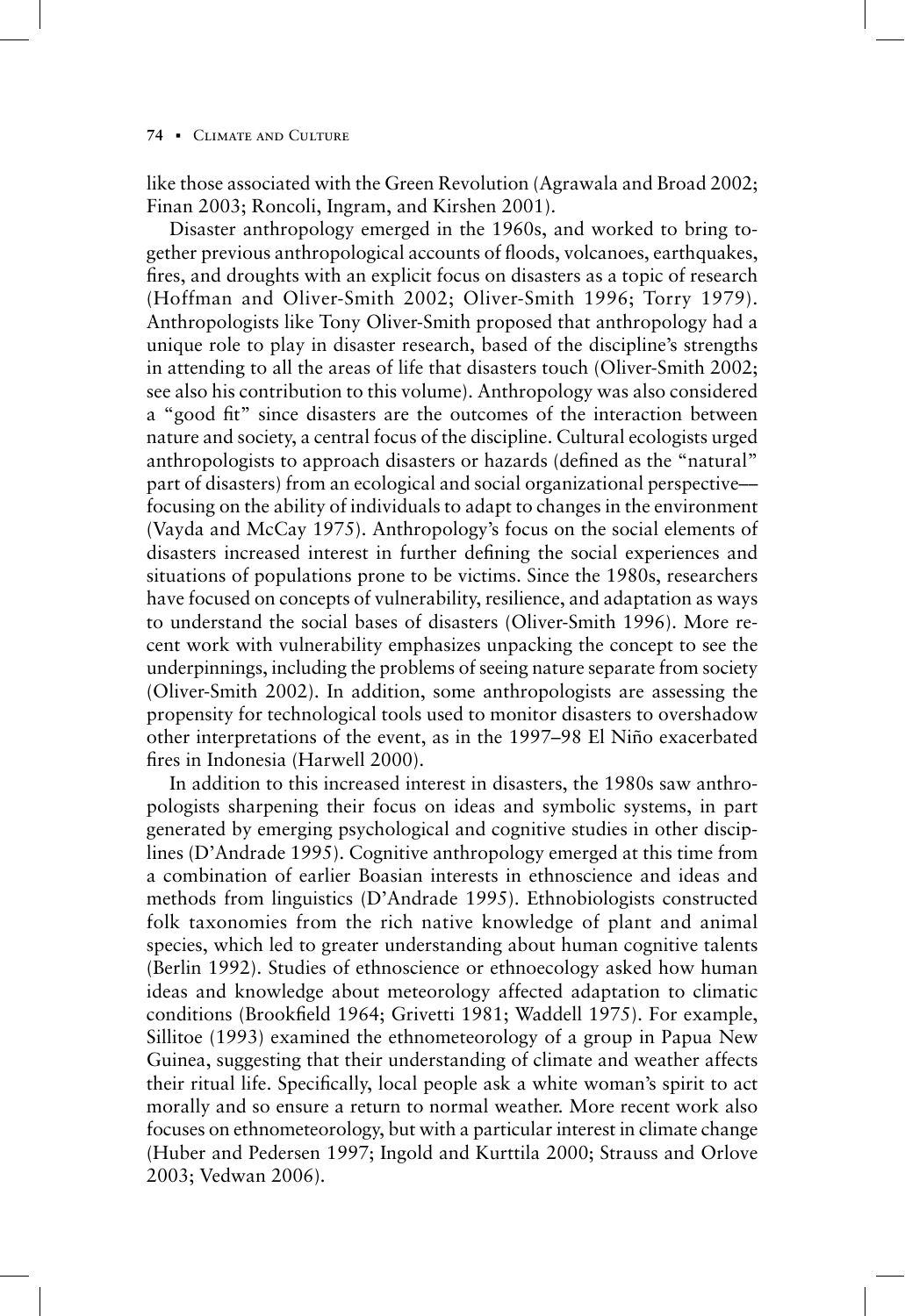### Current Anthroclimatology (or Climate Anthropology)

Several changes mark the transition between earlier work with climate and newer engagements. Anthropologists in the 1990s began to engage global movements of information, people, and objects in their work, most noticeably in research dealing with debates about the hegemony of Western scientific knowledge, recognition of El Niño's global reach, greater concerns about inequities and vulnerabilities, increased application of climate forecasts and other technologies, the effects of participation on understanding uncertainties, and the role of power and inequalities in the effects of and responses to climate change. While prior work with climate and weather emphasized the local nature of meteorological experience,<sup>3</sup> recent projects represent a shift in how human-climate interactions are conceptualized, particularly in the context of understanding the global scale of these interactions.

First of all, interest in "folk" climate models inevitably created a contrast between traditional and scientific knowledge, leading many to ask how certain kinds of knowledge (i.e., Western scientific discourses) become privileged. An interest in culturally specific knowledge and ethnoscience led naturally to an interest in the intersection of traditional ecological knowledge (TEK) and Western "scientific" forecasts (Grivetti 1981). This line of research asked how locally generated knowledge has been used to predict weather or climatic events, and was a move towards recognizing a plurality of scientific knowledge about the world (Cruikshank 2001).

Similarly, studies of local knowledge focused on cultural and decisionmaking models, in which climate ideas and information are one influence on behavior (Durrenberger and Pálsson 1986; Paolisso 2002). In anthropological studies of agricultural decision-making, models of information and its application have become one way to understand how different individuals and groups frame their environment. On a more general, aggregated social scale (vs. cognitive mapping), this research has also included an explicit interest in American environmental values and cultural models, including how these relate to attitudes about climate change (Kempton 1997; Kempton, Boster, and Hartley 1996). Much of the recent focus, in step with broader trends of environmental activism and media coverage, has been a focus on environmental groups and energy use (Henning 2005; Kitchell, Hannan, and Kempton 2000). Halvorsen and her colleagues (2007), for example, emphasize the problem of relying on older cultural models, such as for ozone depletion, for understanding current climate problems, even among experts.

A second change influencing recent climate research and understanding its impacts is the recognition of the global influence of El Niño and La Niña on climate variability. The idea of a global climate has specific implications for how anthropologists have undertaken place-based research. In attempting to understand this mix of local and global events, climate anthropologists have drawn on globalization theories from anthropology and beyond, often bringing new theoretical insights into the debates that highlight the role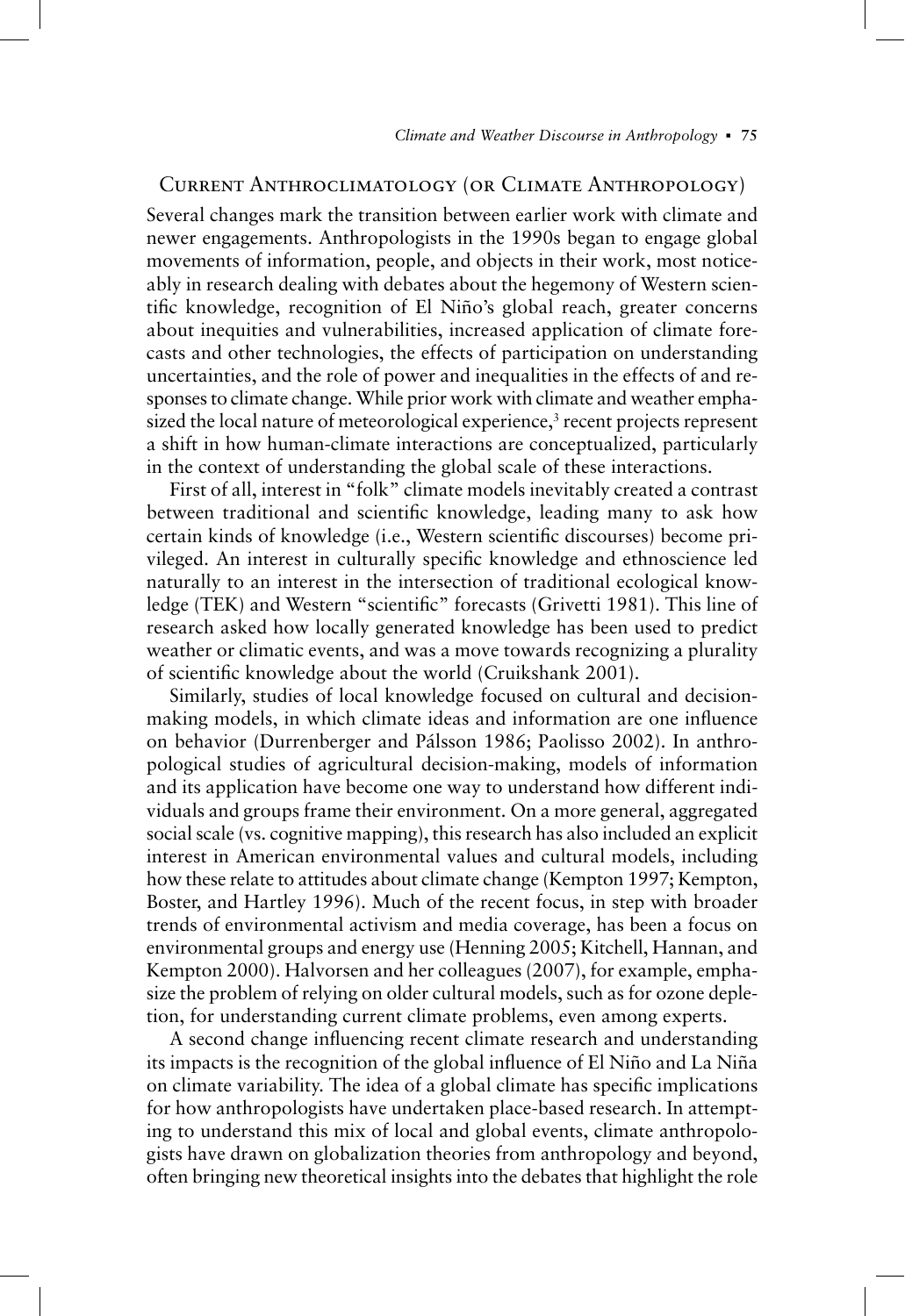of identity, imagery, and the nation-state in mediating these informational assemblages (Broad and Orlove 2007; Sturken 2001). In considering the relationships between places and information, anthropologists have rethought relationships between media, governance, and society to critique assumptions about control and power. Strauss (2003) illustrates this in her fascinating analysis of the "synopticon" in which local information becomes part of a global weather discourse through outlets like the Weather Channel.

Thirdly, drawing from the work on vulnerability coming out of disaster research and earlier work on occupational multiplicity (Comitas 1973), anthropologists have started to focus on the central role of institutional flexibility for successful adaptation. For example, inasmuch as climate is a constraint on decision-making, it can also provide an opportunity for creative agency (Bennett 1982; Jennings 2002). These constraints might be evinced by market changes (Smit et al. 2000), social network extensions (Adger 2003), or other mechanisms. This interest in adaptive capacity is evident in a variety of research topics, from natural resource and livestock management (Galvin et al. 2001; Jennings 2002) to Arctic responses to climate change (Duerden 2004). At least one issue of the interdisciplinary journal *Climatic Change* has focused on the relationships among climate variability and vulnerability, incorporating risk, uncertainty, learning, and resource management into various case studies (de Loë and Kreutzwiser 2000; Eakin 2000; Reilly and Schimmelpfennig 2000). Other researchers also explicitly apply vulnerability concepts to climate change (Adger et al. 2001; Magistro and Roncoli 2001; Vásquez-León 2002). In drawing upon and extending research regarding vulnerability, these social scientists have incorporated local experiences with global events to focus on who is at risk, why they are at risk, and what might be done about it.

Importantly, the earlier work on ethnoecology has led to important studies of local knowledge of climate change and social adaptations to change, particularly in the Arctic. Researchers have started to think about perceived differences between TEK and scientific information, both in how TEK can add to scientific observations of climate change and how local knowledge can be valued and included in the coproduction of both mitigation and adaptation. Specifically, emphases on co-research or community-based research with indigenous groups point towards a constructive integration of different sources of knowledge, particularly when an emphasis on complementarities replaces struggles over authority (Berkes 2002). The Krupnik and Jolly volume (2002) includes many examples of such partnerships forged through innovative techniques, including daily diaries, youth-elder camps, and expert-to-expert interviews. Sometimes, however, the dichotomization of TEK and scientific knowledge reproduces a potentially artificial division of scientific and nonscientific information rather than recognizing the social construction of all knowledge, and the underlying similarities among various information sources.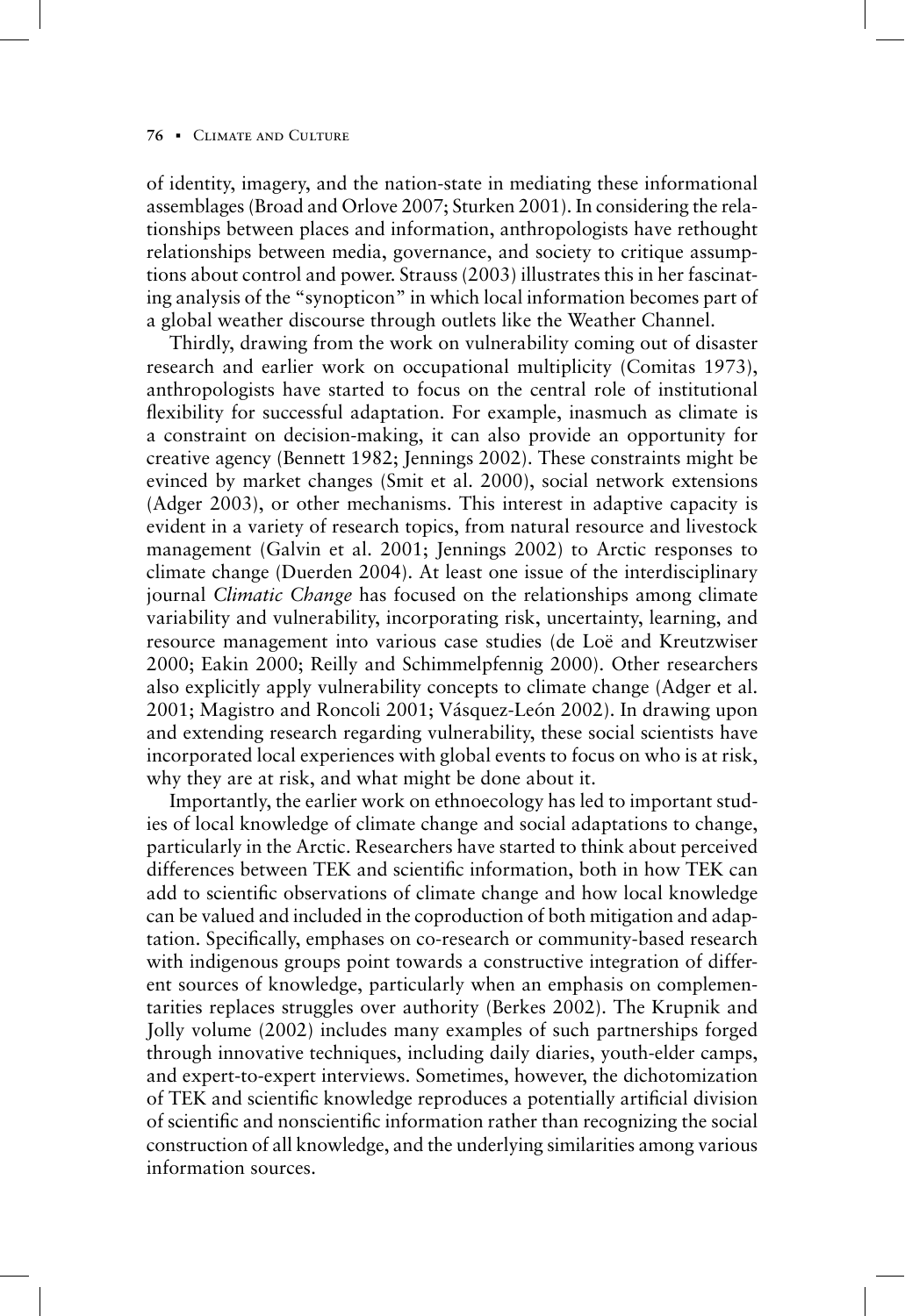The fourth major shift is reflected in anthropology's interest in the role of technology in vulnerability and adaptation, including GIS and climate forecasts (Breuer et al. in press; Finan and Nelson 2001; Harwell 2000; Ziervogel and Calder 2003). Seasonal climate forecast use has sparked an interest in anthropology at the intersection of environment, development, and agriculture. Consequently, anthropologists have forged collaborations with climate forecasters, agricultural development agencies, and others in an attempt to grasp the significance and utility of climate forecasts and El Niño events for people around the world. Recent ethnographies have reflected these interests, turning their gaze on the subculture of meteorology (Fine 2007), the forecast production and dissemination process (Agrawala, Broad, and Guston 2001; Finan 2003), and working to understand the relationships between forecasts and climate-based decisions (Taddei 2005). These studies have generated their own discourse, arguing that climate information including its content, format, timing, dissemination approach, etc.—must be tailored to very local contexts and activities to be of use to the targeted populations. In addition, the targeted populations may have difficulty understanding or implementing technically complex forecasts (Lemos et al. 2002). All these issues must be considered in research on climate change as groups and individuals find themselves struggling with uncertainties about when and to what extent changes will occur, their participation in identifying and enacting adaptation and mitigation strategies, and the role of technology in this process. To some extent these discussions have already started, in the Arctic and elsewhere (Krupnik and Jolly 2002).

Similarly, anthropologists have also begun to study the underlying tension in forecast dissemination between scientific forecasts and local climate prediction practices (Ajibade and Shokemi 2003; Orlove et al. under review; Pennesi 2007; Taddei 2005). While most focus on the differences between TEK and scientific knowledge, some research shows important points of congruence (Orlove, Chiang, and Cane 2002). Furthermore, by comparing the various means of understanding weather and climate it is clear that social, political, and ideological positioning also influences the acceptance of information (Leiserowitz 2006; Taddei 2005).

The fifth change addresses how uncertainty is understood. Climate forecasts are characterized by a great deal of uncertainty, often expressed probabilistically, drawing on a history of work in disasters and risk in anthropology and elsewhere (Boholm 2003; Davis 1998; Hackenberg 1988; Hoffman and Oliver-Smith 2002). More recent research suggests that uncertainty can be difficult (Cash, Borck, and Patt 2006), but not impossible, to communicate (Phillips and Orlove 2004; Suarez and Patt 2004). Participatory processes can help communicate this information (Patt, Suarez, and Gwata 2005), but may not be sufficient on their own (Broad et al. forthcoming). At the same time, climate research on uncertainty connects to a history of research on risk, both in terms of its social construction (Douglas and Wildavsky 1983; Slovic, Fischhoff, and Lichtenstein 1986) and its perception (Leiserowitz 2006).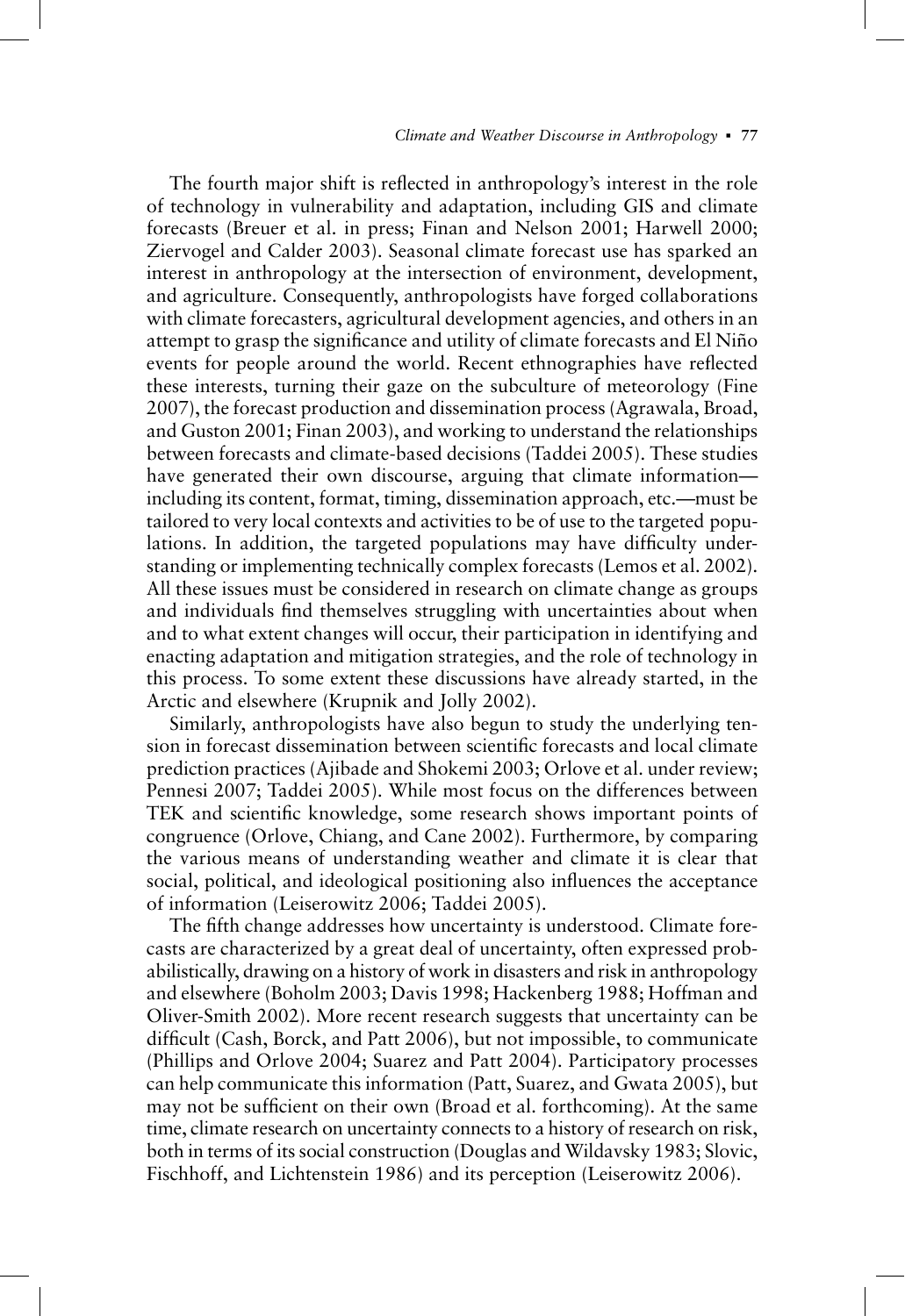Lastly, anthropologists have also started to work on the human rights and social justice issues of climate change. For example, Crate (2008) considers the interactions of climate change, culture change, and human rights, and Adger (2003) investigates the role of social capital in adaptation. Political ecologists have been particularly interested in connecting risk to various social conditions and relationships, and have begun to think about vulnerability to climate in the same way (e.g., Vásquez-León, West, and Finan 2003; Ziervogel, Bharwani, and Downing 2006).

## The Future of Climate in Anthropology

Studying human behavior linked to climate change poses challenges that differ from earlier studies of weather or seasonal climate. Our mental models of the world's natural processes are shaped by experience, evolutionary processes, and our daily experiences. As events become spatially and temporally distant—either forward or backward in time—our ability to tease out relative objectivity vanishes. In this way, weather versus climate becomes an important distinction in understanding human responses to climate happenings. The statistical average of weather events is what we know intellectually to be climate. How recent storms or droughts, floods or famines, have affected us personally—physically or emotionally—and how they are framed by key intermediary groups such as the media, are more likely to account for our perception of the climate. Reconstructions of past climate from proxies such as corals, tree rings, and gases trapped in ancient ice reveal the dramatic changes in temperature and precipitation that our planet has undergone over the millennia; sometimes in just days (e.g., volcanic eruptions) or decades ("The Little Ice Age"), and on a global scale. On timescales that we can embrace full cycle are El Niño and La Niña; a recurring phenomenon collectively known as ENSO—the El Niño Southern Oscillation. "Strange weather" and seasonal disruptions in distant continents are linked to ENSO, and through a combination of an earth observatory system and computer models, we can predict these events months in advance, and with variable skill we can anticipate the ensuing impacts in large regions of North America, Asia, Africa, and South America. As the quest for order continues, climatologists are perpetually in search of statistical patterns in the climate data. They make (often highly disputed) claims of identifying phenomenon that recur on decadal or longer timescales, and add more acronyms to their unwieldy lexicon<sup>4</sup>. Beyond these patterns of natural variability, we humans have been fingered as the culprits in affecting the "natural" climate, resulting in global warming.

One approach to organizing the material and symbolic implications of climate is to conceptualize them in terms of their sociopolitical scales. For example, the debate surrounding the (non)signing of the Kyoto Protocol brings into relief charged linkages of climate with concerns of development,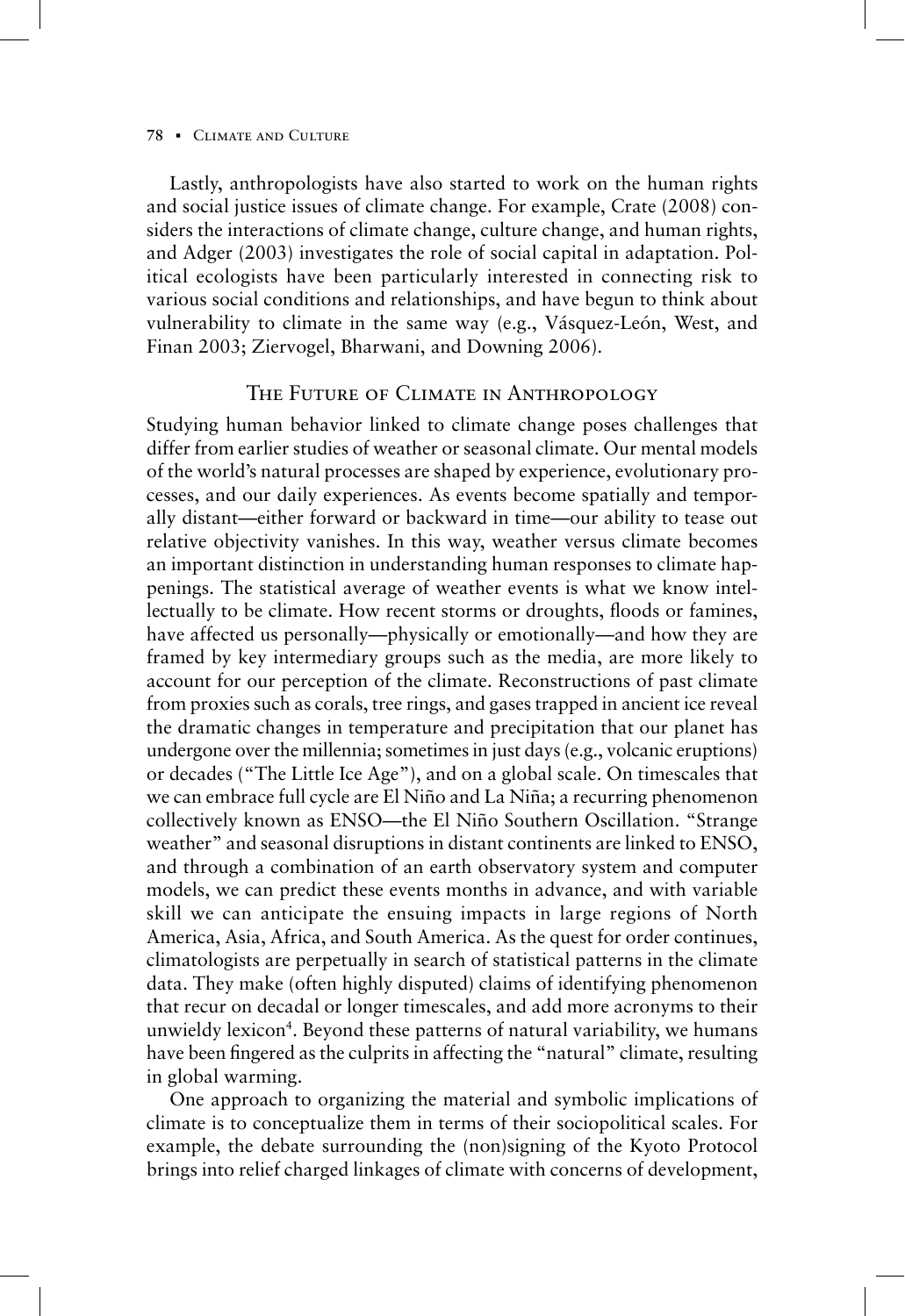equity, environmentalism, and globalization critics (see Litfin 1994). Most generally, the increasing inseparability of climate from discourse of universal values, when framed as an atmospheric common property dilemma, brings us to the "luxury" versus "survival" emissions debate, symbolized respectively by the "North" versus "South" labels (Jasanoff 1993). How these conflicts play out in performances on the global stage such as United Nations meetings, in national settings with acts such as *An Inconvenient Truth,* or through ethically framed social movements (e.g., *Christians against Climate Change*) has not been studied with the ethnographic methods that anthropology has directed toward other multisited themes. As international agencies adopt climate change into their proactive social agendas, questions of the sort posed by Ferguson (1990) regarding the imposition of others' priorities on local actors should arise. As in past projects, anthropologists will play a critical checks and balances role, as both defenders and critics of such prioritization and approaches of implementation.

Continuing on the global scale, a subject that deserves increased focus is the real (e.g., Intergovernmental Panel on Climate Change) and imagined (liberal elite university academics) communities of climate scientists that shape the form of global political debates. On the information supply side, these distinct communities, including their methods, models, and worldviews—in the vein of Bruno Latour and other science and technology studies scholars—are worthy subjects of study in situ (e.g., Lahsen 2005). How the craft skills of climate analysis and prediction are transformed (or not) with increasing reliance on computational power should be of interest beyond climate, as other labor spaces become technocratically syncretized and automated and where the honorific of scientist is threatened by both machine and ideological positioning, depending on the audience. Echoing work done on weather-related disaster studies (e.g., Peacock, Morrow, and Gladwin 1997), attention is turning to issues of gender-based vulnerabilities to climate change (Masika 2002) and other issues of justice in climate change (Page 2006). Yet still untouched (to our knowledge) are many potential topics, including an evaluation of the gendered roles of climate science, the social process of developing climate models, and the ways these models become active objects in understanding climate change.

How these distinct groups are viewed and trusted by the public clearly affects willingness to act on information, but this is only one part of the cognition affecting behavior. Only recently have the cognitive aspects, including linguistic and visual analysis of multiple types of information, been approached (Marx et al. in press; Taddei 2005). Questions, some more or less context dependent, remain wide open: What are the roles of memory, framing of uncertainty, and cultural models of environmental resilience? How do these intangibles interact with the more traditionally studied socioeconomic constraints influencing proactive and reactive adaptation?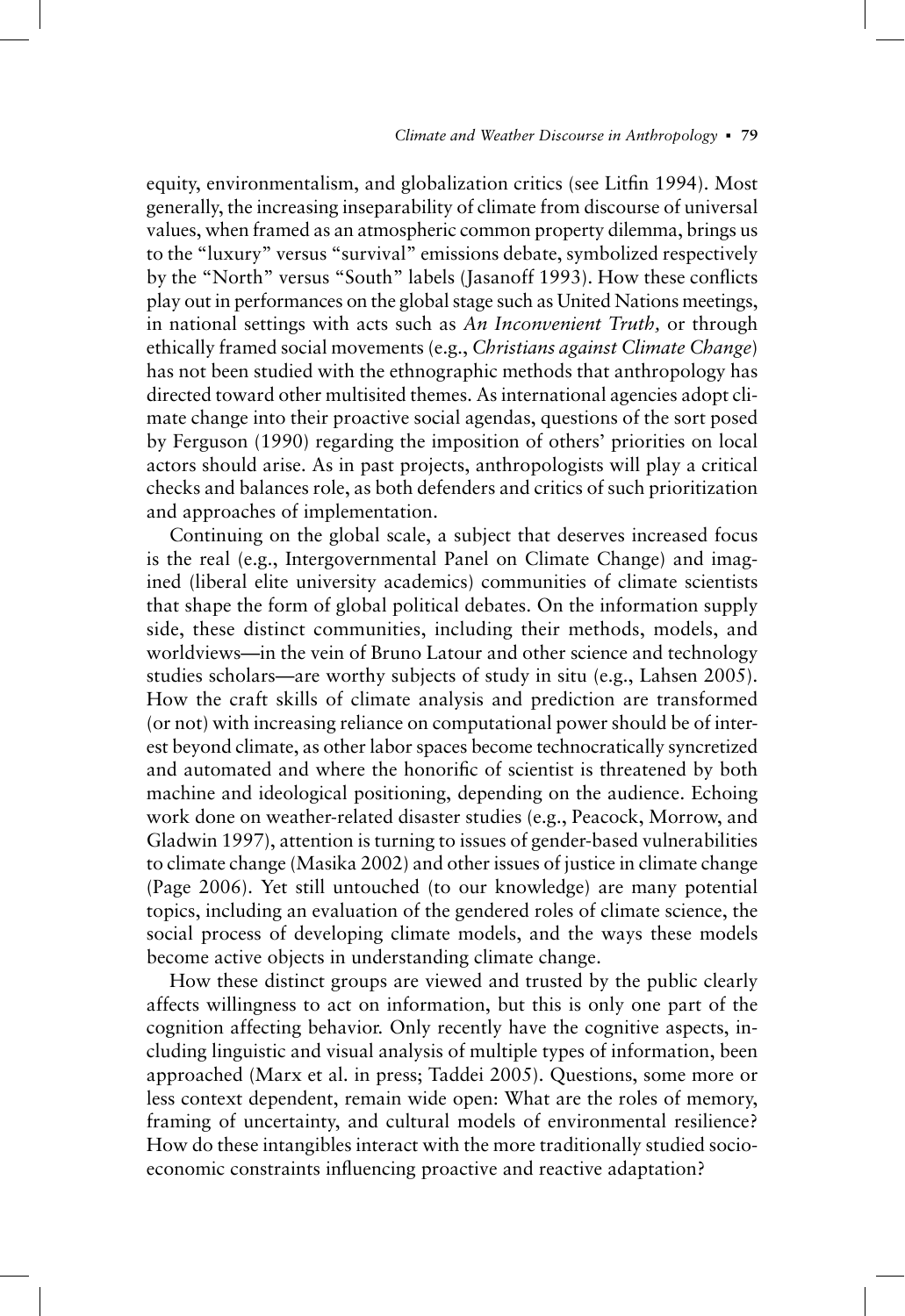#### 80 CLIMATE AND CULTURE

We have mostly discussed, reflecting the anthropological focus, human adaptation to weather and climate impacts. Climate change discourse, however, necessitates equal consideration of mitigation issues—i.e., issues surrounding the prevention of the sources of greenhouse gases. Doing so will quickly draw anthropologists into the debate surrounding alternative energy and policy choices, and most profoundly, into revisiting our longstanding fascination with consumption. What choices will individuals, groups, or governments need to make with regard to consumption choices? At the heart of theories of consumption is the often-implicit role of natural resources, and the transformation of these into products. Yet in climate change, consumption (such as buying a car or using electricity) continues to deplete resources, beyond the initial production and through an entire life of an object (Appadurai 1986). Climate change thus brings about growing recognition of the real value of such goods, obscured by time scales, hidden costs, and even inequalities constructed through markets. To some extent, climate change is unavoidably about our global thirst for goods, and in making these links more visible, anthropologists have the potential to shift the discussion about both topics (Wilk 2002).

### **CONCLUSION**

Climate or weather—to varying degrees—link all scales of human activity, objects, and ideas. The anthropological study of climate has evolved from early work drawing on climate to explain civilizations' cultural characters and racial diversity, or "anthropogeography" (Geertz 1963), to specific studies of local adaptations to weather and climate, motivated by diverse theoretical and applied projects. Anthropological attention is now moving back to the global scale in its still-nascent study of climate change, a twentyfirst-century phenomenon addressed by multisited assemblages of activists and scientists (e.g., IPCC) getting widespread media coverage and having unprecedented global impacts.

Ethnographic research into the distinct subcultures that functionally link the climate information supply and demand linkages is in its infancy, and has been focused primarily on seasonal timescale (i.e., ENSO) predictions and adaptations. Organizational aspects of the local, regional, and supranational groups that handle information strongly influence the interpretation and representation of uncertain information (Fine 2007). Beyond the cultural influence on organizational interaction there exist broader issues of political economy linked to the privatization of weather and climate data collection, sharing, and forecasts (e.g., The Weather Channel, AccuWeather, etc.). How these reduce or exacerbate the societal inequity that is evident in climate impacts is yet another topic of analysis. Anthropologists may likely find themselves arguing against the importance of global warming as a major risk factor versus more immediate (and longstanding) drivers of vulnerability including property rights, education, and access to water and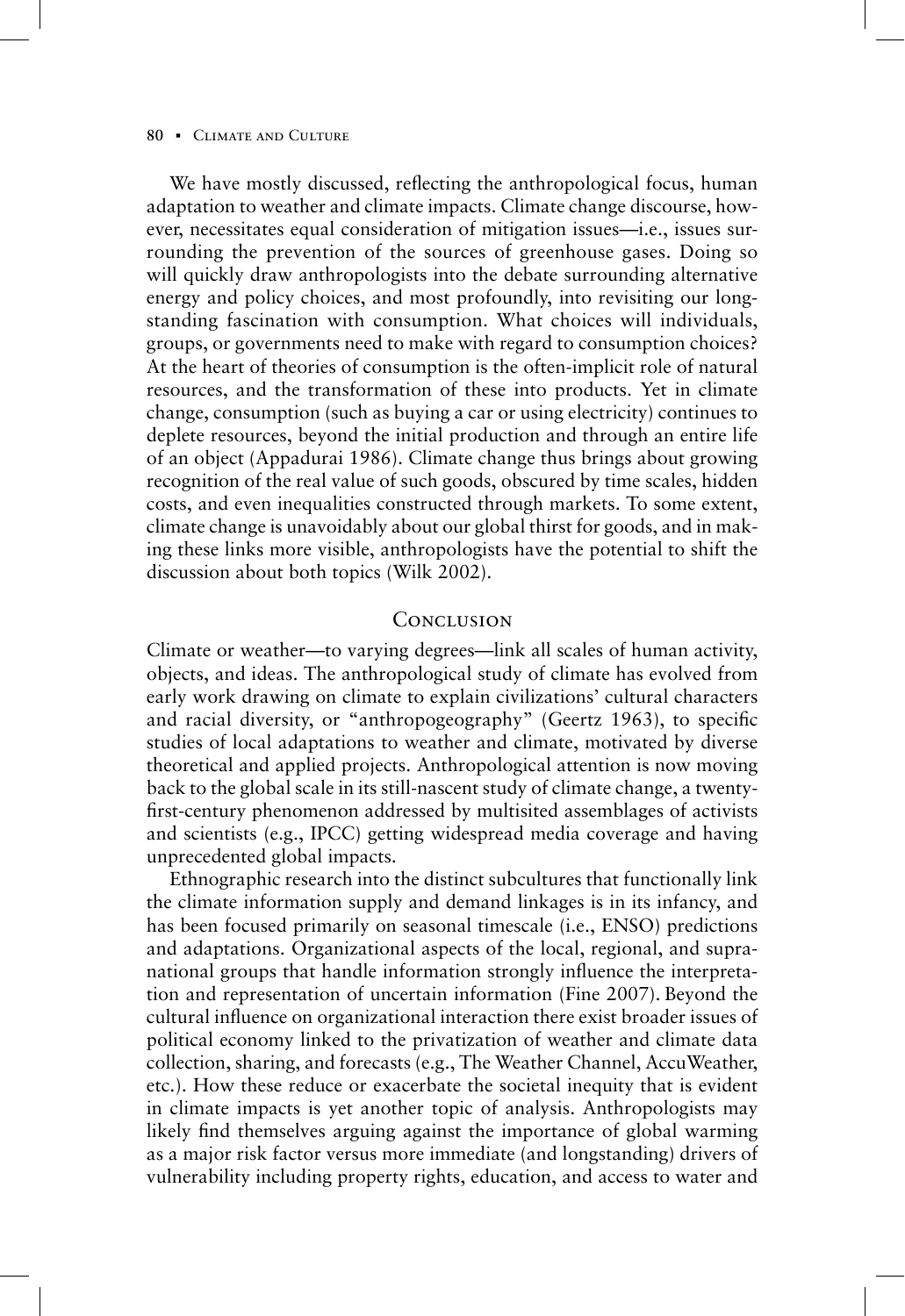health care. Climate change discourse has the potential to obfuscate unequal power relations, letting governments off the hook for poor environmental and social policies and practices.

Up to the present, anthropology has been for the most part reflexively concerned with ethnographies categorizing impacts and adaptations to weather and seasonal climate impacts. The uncertainty in our knowledge of how the very public science of climate change will be perceived and acted upon, and the intended and unintended consequences of action, is daunting. How much time before environmental and social impacts become unacceptable is a question that is unanswerable. How, as individual scholars and citizens, we chose to balance the study of this global phenomenon versus trying to more directly affect the political order, is a question only the readers of this chapter can answer.

### **NOTES**

- 1. Note that historical ecologists among others have long been aware of the interconnectedness of nature/culture, but generally applied the ideas only to landscapes and animals.
- 2. Marx had a significant influence on anthropology prior to this, including cultural ecology (Orlove 1980), but Marxism in the 1970s dominated the field.
- 3. Studies of worldviews and cosmologies still present a local conception of interactions between humans and their environment, even if the environment is global in scope.
- 4. For example, the NAO (North Atlantic Oscillation), alleged to influence Europe's climate; the PDO (Pacific Decadal Oscillation) that drives storm patterns and influences coastal ecosystems in North America's Pacific Northwest; etc.

### **REFERENCES**

- Adger, W. N. 2003. Social capital, collective action and adaptation to climate change. *Economic Geography* 79: 387–404.
- Adger, W. N., T. A. Benjaminsen, K. Brown, and H. Svarstad. 2001. Advancing a political ecology of global environmental discourses. *Development and Change* 32: 681–715.
- Agrawala, S. and K. Broad. 2002. Technology transfer perspective on climate forecast applications. In *Research in science and technology studies: Knowledge and technology transfer*, ed. M. D. Laet, 45–69.
- Agrawala, S., K. Broad, and D. H. Guston. 2001. Integrating climate forecasts and societal decision making: Challenges to an emergent boundary organization. *Science, Technology, and Human Values* 26: 454–77.
- Ajibade, L. and O. Shokemi. 2003. Indigenous approaches to weather forecasting in Asa L.G.A., Kwara State, Nigeria. *Indilinga: African Journal of Indigenous Knowledge Systems* 2: 37–44.
- Appadurai, A., ed. 1986. *The social life of things: Commodities in cultural perspective*. New York: Cambridge University Press.
- Bennett, J. W. 1982. *Of time and the enterprise: North American family farm management in a context of resource marginality*. Minneapolis: University of Minnesota Press.
- Berkes, F. 2002. Epilogue: Making sense of Arctic environmental change? In *The earth is faster now: Indigenous observations of Arctic environmental change*, eds. I. Krupnik and D. Jolly, 335–49. Fairbanks, AK: ARCUS.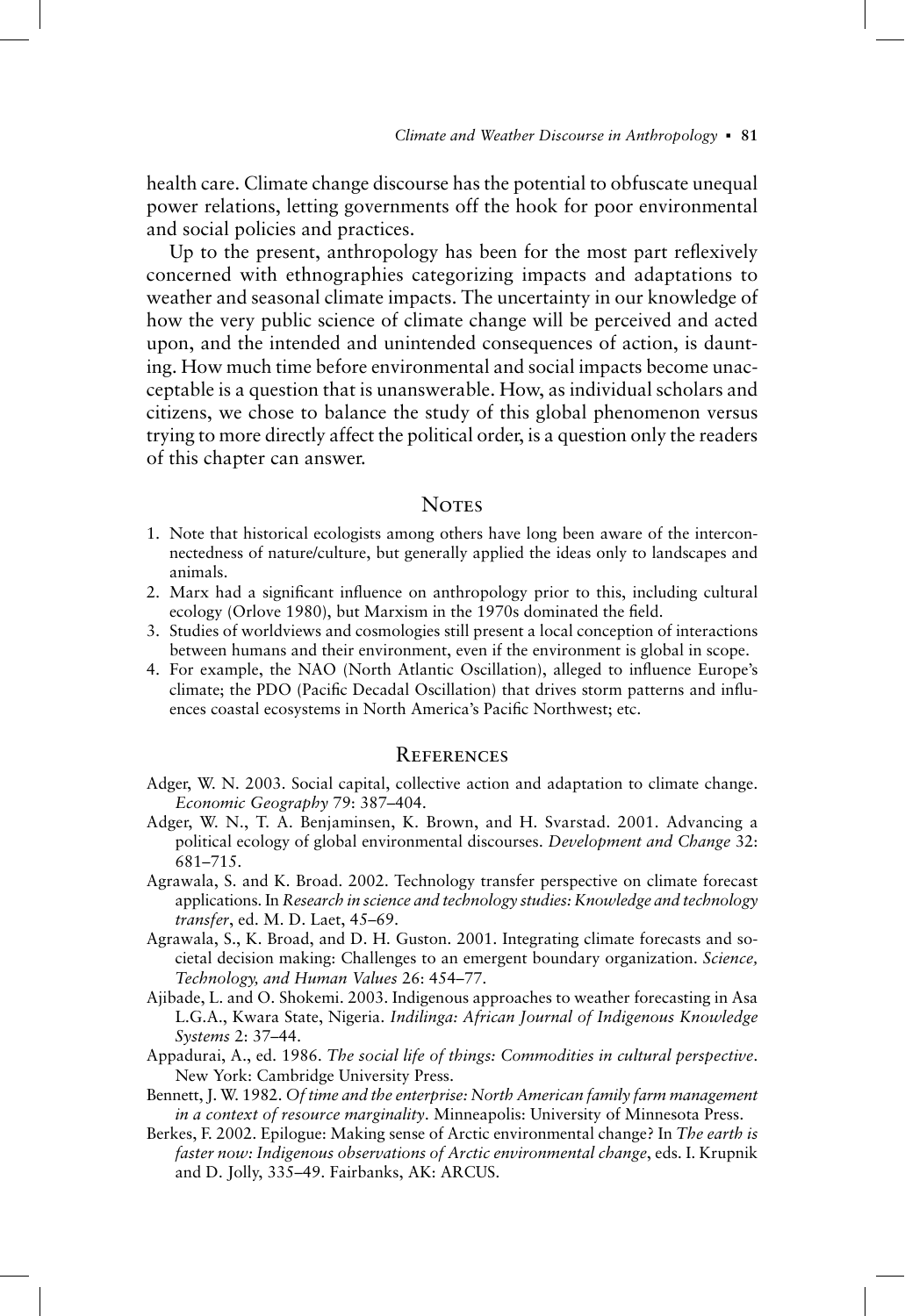- 82 CLIMATE AND CULTURE
- Berlin, B. 1992. On the making of a comparative ethnobiology. In *Ethnobiological classifi cation: Principles of categorization of plants and animals in traditional societies*. Princeton, NJ: Princeton University Press.
- Boas, F. 1896. *Race, language, and culture*. New York: Macmillan.
- Boholm, Å. 2003. The cultural nature of risk: Can there be an anthropology of uncertainty? *Ethnos* 68: 159–78.
- Boia, L. 2005. *The weather in the imagination*. London: Reaktion Books.
- Breuer, N. E., V. Cabrera, K. Ingram, K. Broad, and P. Hildebrandt. In press. AgClimate: A case study in participatory decision support system development. *Climatic Change*.
- Broad, K. and B. Orlove. 2007. Channeling globality: The 1997–98 El Niño climate event in Peru. *American Ethnologist* 34: 285–302.
- Broad, K., N. Peterson, B. Orlove, A. Pfaff, and C. Roncoli, et al. Forthcoming. Participation, social interaction, and the use of climate information. *Science and Public Policy*.
- Brookfield, H. C. 1964. The ecology of highland settlement: Some suggestions. American *Anthropologist* 66: 20–38.
- Cash, D. W., J. C. Borck, and A. G. Patt. 2006. Countering the loading-dock approach to linking science and decision making. *Science, Technology, and Human Values* 31: 1–30.
- Comitas, L. 1973. Occupational multiplicity in rural Jamaica. In *Work and family life—West Indian perspectives*, eds. L. Comitas and D. Lowenthal. New York: Anchor Books.
- Crate, S. A. 2008. Gone the bull of winter: Grappling with the cultural implications of and anthropology's role(s) in global climate change. *Current Anthropology* 49(4): 569–95.
- Cruikshank, J. 2001. Glaciers and climate change: Perspectives from oral tradition. *Arctic* 54: 377–93.
- D'Andrade, R. G. 1995. *The development of cognitive anthropology*. Cambridge, UK: Cambridge University Press.
- Davis, M. 1998. *Ecology of fear: Los Angeles and the imagination of disaster*. New York: Metropolitan Books.
- de Loë, R. C., and R. D. Kreutzwiser. 2000. Climate Variability, Climate Change and Water Resource Management in the Great Lakes. *Climatic Change* 45: 163–79.
- Douglas, M. and A. Wildavsky. 1983. *Risk and culture: An essay on the selection of technological and environmental dangers*. Berkeley and Los Angeles: University of California Press.
- Duerden, F. 2004. Translating climate change impacts at the community level. *Arctic* 57: 204.
- Durrenberger, E. P. and G. Pálsson. 1986. Finding fish: The tactics of Icelandic skippers. *American Ethnologist* 13: 213–29.
- Eakin, H. 2000. Smallholder maize production and climatic risk: A case study from Mexico. *Climatic Change* 45: 19–36.
- Ember, C. R. and M. Ember. 2007. Climate, econiche, and sexuality: Influences on sonority in language. *American Anthropologist* 109: 180–85.
- Ferguson, J. 1990. *The anti-politics machine: "Development," depoliticization, and bureaucratic power in Lesotho*. Cambridge: Cambridge University Press.
- Finan, T. J. and D. R. Nelson. 2001. Making rain, making roads, making do: Public and private responses to drought in Ceará, Brazil. *Climate Research* 19: 97–108.
- Finan, T. J. 2003. Climate science and the policy of drought mitigation in Ceará, Northeast Brazil. In *Weather, climate, culture*, eds. S. Strauss and B. Orlove, 203–16. New York: Berg.
- Fine, G. A. 2007. *Authors of the storm: Meteorologists and the culture of prediction*. Chicago: University of Chicago Press.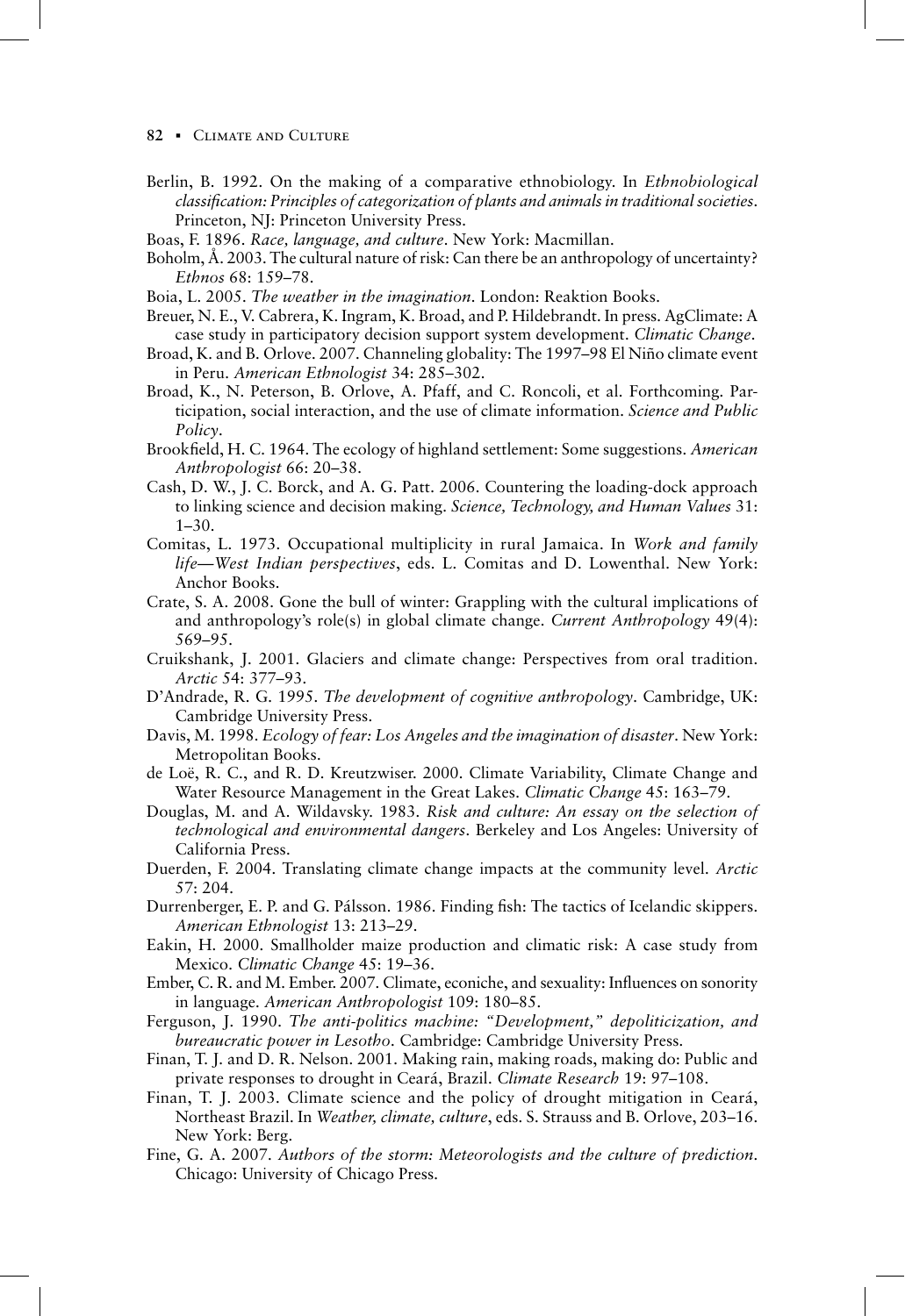- Frenkel, S. 1992. Geography, empire, and environmental determinism. *Geographical Review* 82: 143–53.
- Galvin, K. A, R. B. Boone, N. M. Smith, and S. J. Lynn. 2001. Impacts of climate variability on East African pastoralists: Linking social science and remote sensing. *Climate Research* 19: 161–72.
- Geertz, C. 1963. *Agricultural involution: The process of ecological change in Indonesia*. Berkeley and Los Angeles: Univ. of California Press.
- Grivetti, L. E. 1981. Geographical location, climate and weather, and magic: Aspects of agricultural success in the eastern Kalahari, Botswana. *Social Science Information* 20: 509–36.
- Hackenberg, R. A. 1988. Scientists or survivors? The future of applied anthropology under maximum uncertainty. In *Anthropology for tomorrow: Creating practitioner oriented programs in applied anthropology*, ed. R. Trotter, 170–85. Washington, D.C.: American Anthropological Association.
- Halvorsen, K. E., S. M. Kramer, S. Dahal, and B. S. Solmon. 2007. Cultural models, climate change, and biofuels. In *XVth international conferences of the society for human ecology*. Rio de Janeiro, Brazil.
- Harris, M. 1968. *Rise of anthropological theory: A history of theories of culture*. New York: Harper and Row.
- Harrison, M. 1996. "The tender frame of man": Disease, climate, and racial difference in India and the West Indies, 1760–1860. *Bulletin of the History of Medicine* 70: 68–93.
- Harwell, E. E. 2000. Remote sensibilities: Discourses of technology and the making of Indonesia's natural disaster. *Development and Change* 31: 307–40.
- Henning, A. 2005. Climate change and energy use: The role for anthropological research. *Anthropology Today* 21: 8–12.
- Hoffman, S. M and A. Oliver-Smith, eds. 2002. *Catastrophe and culture: The anthropology of disaster*. Santa Fe: School of American Research Press.
- Huber, T. and P. Pedersen. 1997. Metereological knowledge and environmental ideas in traditional and modern societies: The case of Tibet. *Journal of the Royal Anthropological Institute* 3: 577–97.
- Huntington, E. 1912. The fluctuating climate of North America. *Geographical Journal* 40: 264–79.
- Ingold, T. and T. Kurttila. 2000. Perceiving the environment in Finnish Lapland. *Body & Society* 6: 183–96.
- Jasanoff, S. 1993. India at the crossroads in global environmental policy. *Global Environmental Change* 3: 32–52.
- Jennings, T. L. 2002. Farm family adaptability and climate variability in the northern Great Plains: Contemplating the role of meaning in climate change research. *Culture & Agriculture* 24: 52–63.
- Kempton, W. 1997. How the public views climate change. *Environment* 39: 12–21.
- Kempton, W., J. S. Boster and J. Hartley. 1996. *Environmental values in American culture*. Cambridge, MA: MIT Press.
- Kitchell, A, E. Hannan and W. Kempton. 2000. Identity through stories: Story structure and function in two environmental groups. *Human Organization* 59: 96–105.
- Krogman, W. M. 1943. Climate makes the man: Clarence A. Mills. *American Anthropologist* 45: 290–91.
- Krupnik, I. and D. Jolly, eds. 2002. *The earth is faster now: Indigenous observations of Arctic environmental change*. Fairbanks, AK: Arctic Research Consortium of the United States.
- Kuhn, T. S. 1962. *The structure of scientific revolutions*. Chicago: University of Chicago Press.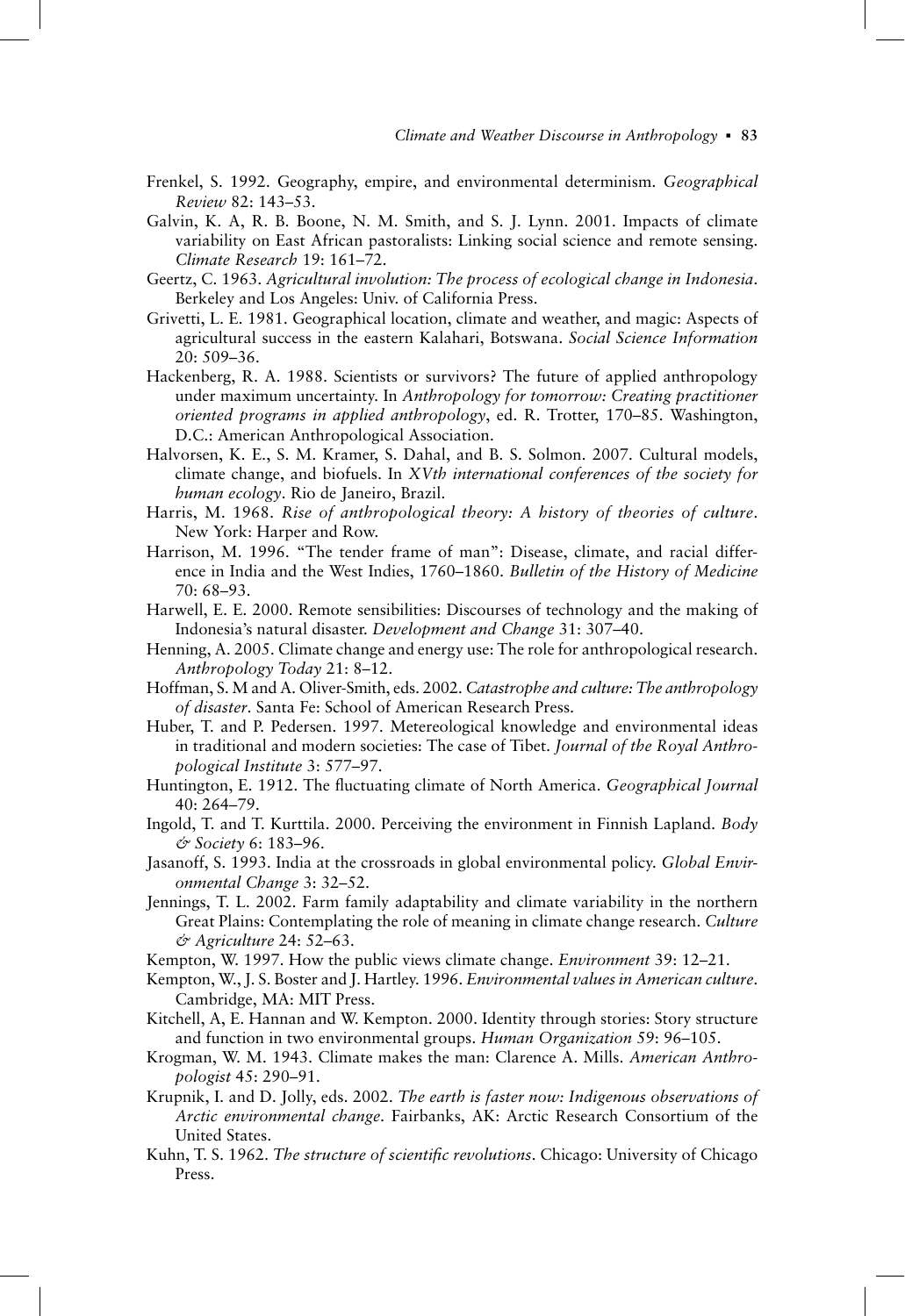#### 84 CLIMATE AND CULTURE

- Lahsen, M. 2005. Seductive simulations? Uncertainty distribution around climate models. *Social Studies of Science* 35: 895–922.
- Laughlin, C. D. 1974. Maximization, marriage and residence among the So. *American Ethnologist* 1: 129–41.
- Leiserowitz, A. 2006. Climate change risk perception and policy preferences: The role of affect, imagery, and values. *Climatic Change* 77: 45–72.
- Lemos, M. C., T. J. Finan, R. W. Fox, D. R. Nelson, and J. Tucker. 2002. The use of seasonal climate forecasting in policymaking: Lessons from northeast Brazil. *Climatic Change* 55: 479–507.
- Litfin, K. 1994. Ozone discourse: Science and politics in global environmental cooperation. New York: Columbia University Press.
- Magistro, J. and C. Roncoli. 2001. Anthropological perspectives and policy implications of climate change research. *Climate Research* 19: 91–96.
- Marcus, G. and M. Fischer. 1986. *Anthropology as cultural critique: An experimental moment in the human sciences*. Chicago: University of Chicago Press.
- Marx, S. M., E. U. Weber, B. S. Orlove, A. Leiserowitz, D. H. Krantz, et al.In press. Communication and mental processes: Experiential and analytic processing of uncertain climate information. *Global Environmental Change*.
- Masika, R, ed. 2002. *Gender, development and climate change*. Oxford UK: Oxfam.
- McCullough, J. M. 1973. Human Ecology, Heat adaptation, and belief systems: The hotcold syndrome of Yucatan. *Journal of Anthropological Research* 29: 32–36.
- Moran, E. 1982. *Human adaptability: An introduction to ecological anthropology*. Boulder, CO: Westview Press.
- Nelson, D. R. and T. J. Finan. 2000. The emergence of a climate anthropology in northeast Brazil. *Practicing Anthropology* 22: 6–10.
- Netting, R. M. 1996. Cultural ecology. In *Encyclopedia of cultural anthropology*, eds. D. Levinson, and M. Ember, 267–71. New York: Henry Holt.
- Oliver-Smith, A. 1996. Anthropological research on hazards and disasters. *Annual Review of Anthropology* 25: 303–28.
	- -, 2002. Theorizing disasters: Nature, power and culture. In *Catastrophe and culture: The anthropology of disaster*, eds. S. M. Hoffman and A. Oliver-Smith, 23–48. Santa Fe: School of American Research Press.

Orlove, B. 1980. Ecological anthropology. *Annual Review of Anthropology* 9: 235–73.

- Orlove, B., J. Chiang, and M. Cane. 2002. Ethnoclimatology in the Andes: A crossdisciplinary study uncovers a scientific basis for the scheme Andean potato farmers traditionally use to predict the coming rains. *American Scientist* 90: 428–35.
- Orlove, B., C. Roncoli, M. Kabugo, and A. Majugu. Under review. Indigenous knowledge of climate variability in southern Uganda: The multiple components of a dynamic regional system. *Climatic Change*.
- Ortner, S. 1993. Theory in anthropology since the sixties. In *Culture/power/history: A reader in contemporary social theory*, eds. N. B. Dirks, G. Eley, and S. B. Ortner. Princeton, NJ: Princeton University Press.

———. 2006. *Anthropology and social theory: Culture, power, and the acting subject*. Durham, NC: Duke University Press.

- Page, E. 2006. *Climate change, justice and future generations*. Cheltenham, UK: Edward Elgar Publishing.
- Paolisso, M. 2002. Blue crabs and controversy on the Chesapeake Bay: A cultural model for understanding watermen's reasoning about blue crab management. *Human Organization* 61: 226–39.
- Patt, A., P. Suarez, and C. Gwata. 2005. Effects of seasonal climate forecasts and participatory workshops among subsistence farmers in Zimbabwe. *PNAS* 102: 12623–28.
- Peacock, W. G., B. H. Morrow, and H. Gladwin, eds. 1997. *Hurricane Andrew: Ethnicity, gender, and the sociology of disasters*. London: Routledge.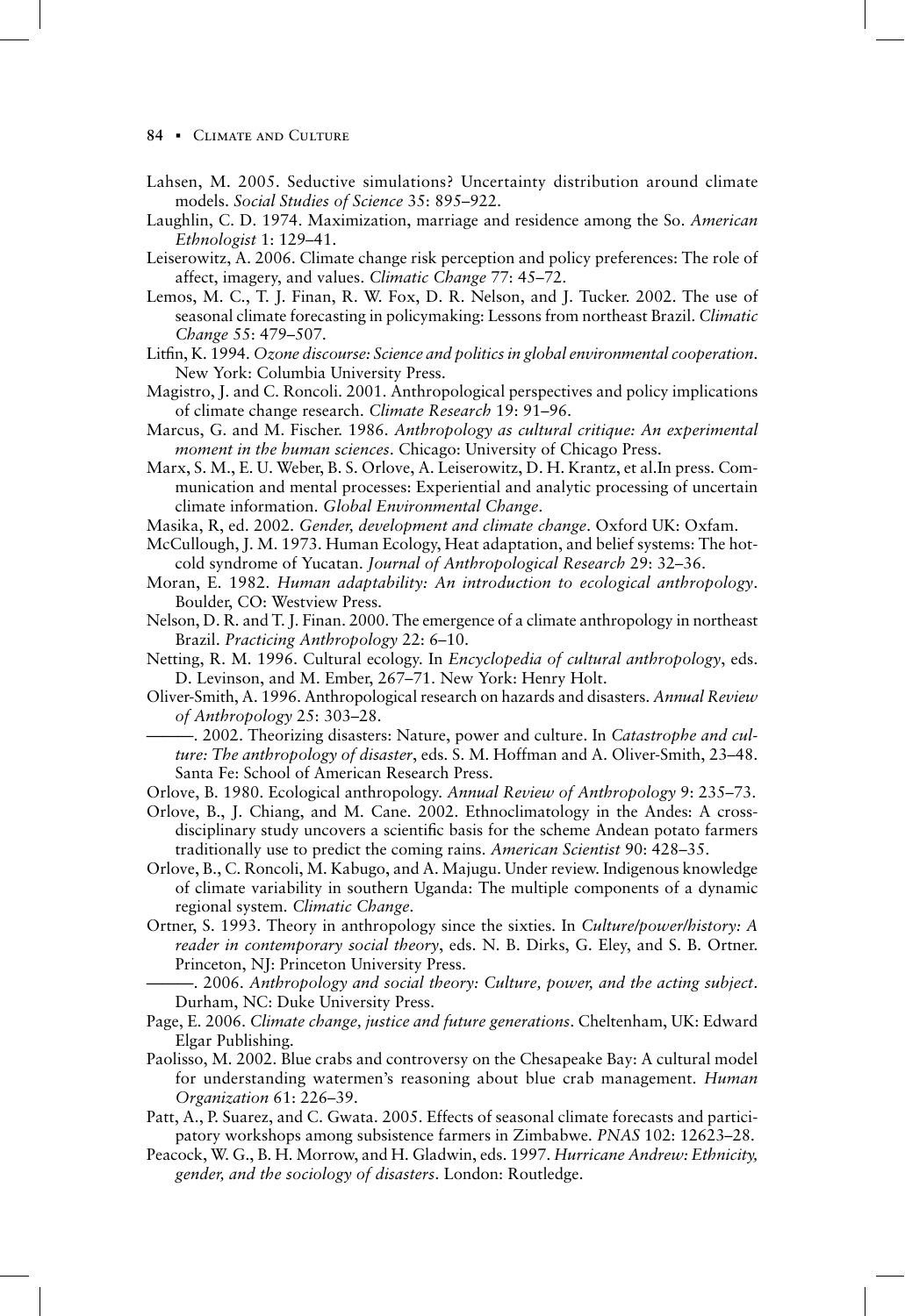- Pennesi, K. 2007. *The predicament of prediction: Rain prophets and meteorologists in northeast Brazil*. University of Arizona, Tucson.
- Phillips, J. G. and B. S. Orlove. 2004. *Improving climate forecast communications for*  farm management in Uganda. Final Report to the NOAA Office of Global Programs, Silver Spring, Maryland.
- Pielke Jr., R. A. and M. H. Glantz. 1995. Serving science and society: Lessons from largescale atmospheric science programs. *Bull. Amer. Meteorol. Soc.* 76: 2445–58.
- Rayner, S. 2003. Domesticating nature: Commentary on the anthropological study of weather and climate discourse. In *Weather, climate, culture*, eds. S. Strauss and B. Orlove, 277–90. New York: Berg.
- Reilly, J. and D. Schimmelpfennig. 2000. Irreversibility, uncertainty, and learning: Portraits of adaptation to long-term climate change. *Climatic Change* 45: 253–78.
- Reyna, S. P. 1975. Making do when the rains stop: Adjustment of domestic structure to climatic variation among the Barma. *Ethnology* 14: 405–17.
- Rhoades, R. E. and S. I. Thompson. 1975. Adaptive strategies in alpine environments: Beyond ecological particularism. *American Ethnologist* 2: 535–51.
- Roncoli, C., K. Ingram and P. Kirshen. 2001. The costs and risks of coping with drought: Livelihood impacts and farmers' responses in Burkina Faso. *Climate Research* 19: 119–32.
- Sahlins, M. 1964. Culture and environment: The study of cultural ecology. In *Horizons of anthropology*, ed. S. Tax, 132–47. Chicago: Aldine.
- Siegel, B. J. 1971. Migration dynamics in the interior of Ceara, Brazil. *Southwestern Journal of Anthropology* 27: 234–58.
- Sillitoe, P. 1993. A ritual response to climatic perturbations in the highlands of Papua New Guinea. *Ethnology* 32: 169–87.
- Slovic, P., B. Fischhoff and S. Lichtenstein. 1986. The psychometric study of risk perception. In *Risk evaluation and management*, eds. V. R. Covello, J. Menkes, and J. Mumpower, 3–24. New York: Plenum.
- Smit, B., I. Burton, R. J. T. Klein and J. Wandel. 2000. An anatomy of adaptation to climate change and variability. *Climatic Change* 45: 223–51.
- Strauss, S. 2003. Weather wise: Speaking folklore to science in Leukerbad. In *Weather, climate, culture*, eds. S. Strauss and B. Orlove, 39–60. New York: Berg.
- Strauss, S. and B. Orlove. 2003. Up in the air: The anthropology of weather and climate. In *Weather, climate, culture*, eds. S. Strauss and B. Orlove. New York: Berg.
- Sturken, M. 2001. Desiring the weather: El Niño, the media, and California identity. *Public Culture* 13: 161–89.
- Suarez, P. and A. Patt. 2004. Cognition, caution and credibility: The risks of climate forecast application. *Risk, Decision and Policy* 9: 75–89.
- Taddei, R. 2005. Of clouds and streams, prophets and profits: The political semiotics of *climate and water in the Brazilian northeast*. PhD Diss., Department of Anthropology, Columbia University, New York.
- Torry, W. I. 1979. Anthropological studies in hazardous environments: Past trends and new horizons. *Current Anthropology* 20: 517–40.
- Vásquez-León, M. 2002. Assessing vulnerability to climate risk: The case of small-scale fi shing in the Gulf of California, Mexico. *Investigaciones Marinas* 30: 204–05.
- Vásquez-León, M., C. T. West and T. J. Finan. 2003. A comparative assessment of climate vulnerability: Agriculture and ranching on both sides of the US-Mexico border. *Global Environmental Change* 13: 159–73.
- Vayda, A. P. and B. J. McCay. 1975. New directions in ecology and ecological anthropology. *Annual Review of Anthropology* 4: 293–306.
- Vedwan, N. 2006. Culture, climate and the environment: Local knowledge and perception of climate change among apple growers in northwestern India. *Journal of Ecological Anthropology* 10: 4–18.